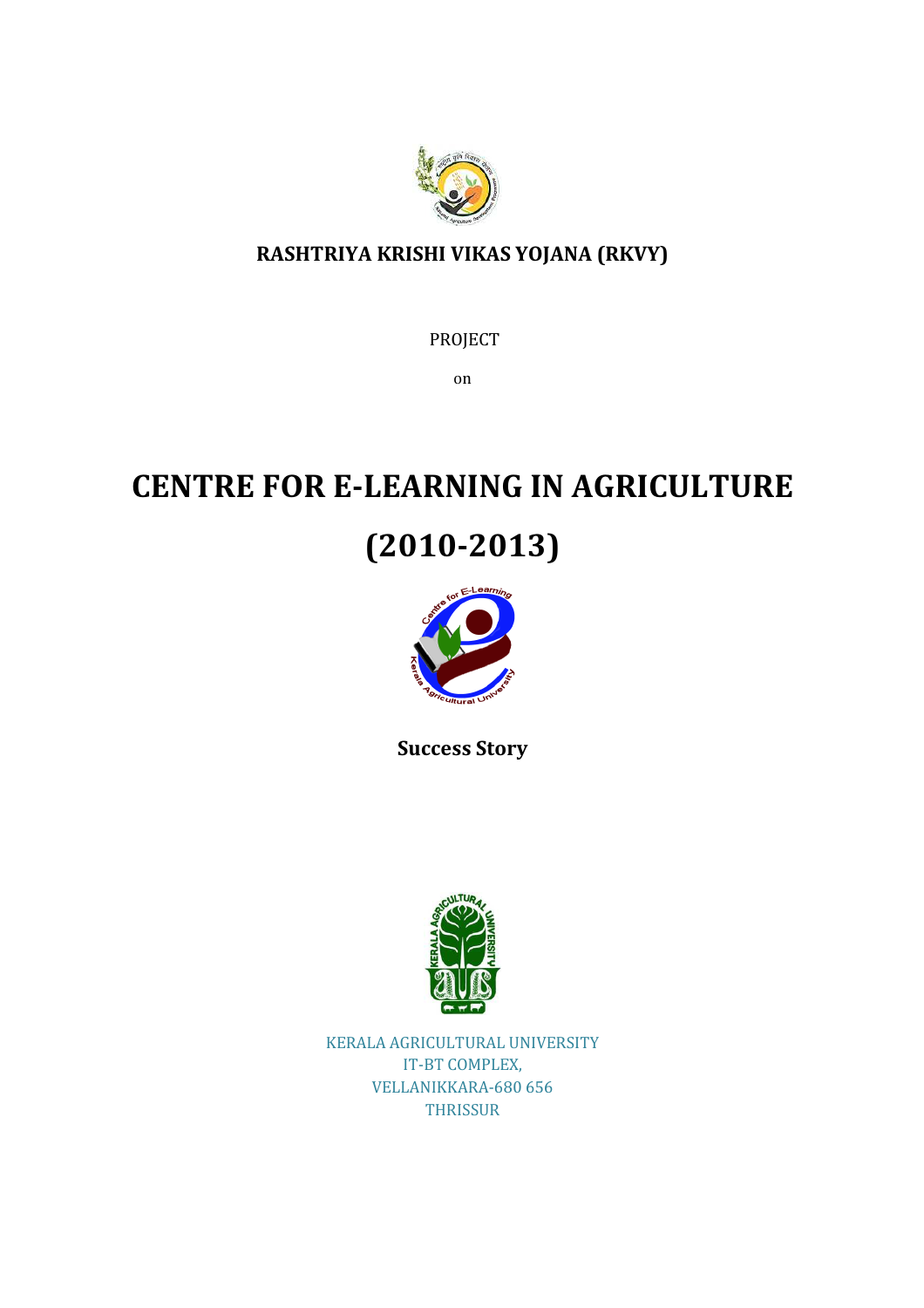#### **Objectives**

- a. Content creation for online courses for creating awareness among farmers, students, etc. on technical aspects of organic farming, fruit and vegetable processing, quality planting material production etc.
- b. Content creation for web portal, development of AV aids and multimedia packages and hands on training.
- c. Publishing e- newsletter
- d. Knowledge empowerment and skill up gradation of extension persons and progressive farmers in frontier areas of agricultural technology by effectively utilizing the office facilities, infrastructure and knowledge portal created by the VUAT project.

### Achievements

- \* KAU Agri-Infotech Portal : The indigenously designed and easy to use bi lingual Agri-Infotech Portal www.celkau.in is a highly user friendly platform for use in Krishibhavans, KVKs, Commodity Boards, Akshaya Kendras, Agri-kiosks, schools, colleges, libraries, training centres, Farmers' consortiums, and even in farmers' houses. The Portal has been loaded with several unique advisory and transfer of technology software.
- Modern e-learning Centre: Imparted training to agricultural extensionists in Cyber extension. Training was also given to farmers and SHG members on the use of computer and other related devices for retrieving agricultural technology information.
- Variety of Cyber extension activities and quick transfer of technology was provided at the fingertips of the stake holders, free of cost and round the clock.
- $\div$  Designed and produced multimedia and audio visual aids for extension work and nonformal education, supplemented with print media formats.
- $\div$  Published CEL Newsletter online, as was envisaged in the project.
- Conducted a series of video documentations including agricultural reality shows and production of complete online digital collections, DVDs, and success stories.
- $\div$  Offered three different types of Online courses on niche topics in agriculture, based on distance education methods.

A brief description of the specific software/tools developed by CEL

# a. KAU Agri Infotech Portal (www.celkau.in)

This Portal was designed in simple English and vernacular language Malayalam that can be followed by extensionists, scientists, students and all others who like to gather information about agriculture. It has reliable, relevant information and efficient software to support agricultural education and extension. It gives information on the technologies developed by Kerala Agricultural University as well as other agricultural research stations. The 'crops section' of the portal covers more than 140 crops. There are different sections like crop producion and management, crop protection, animal husbandry, fish farming, farm mechanization etc. which give detailed accounts with illustrations.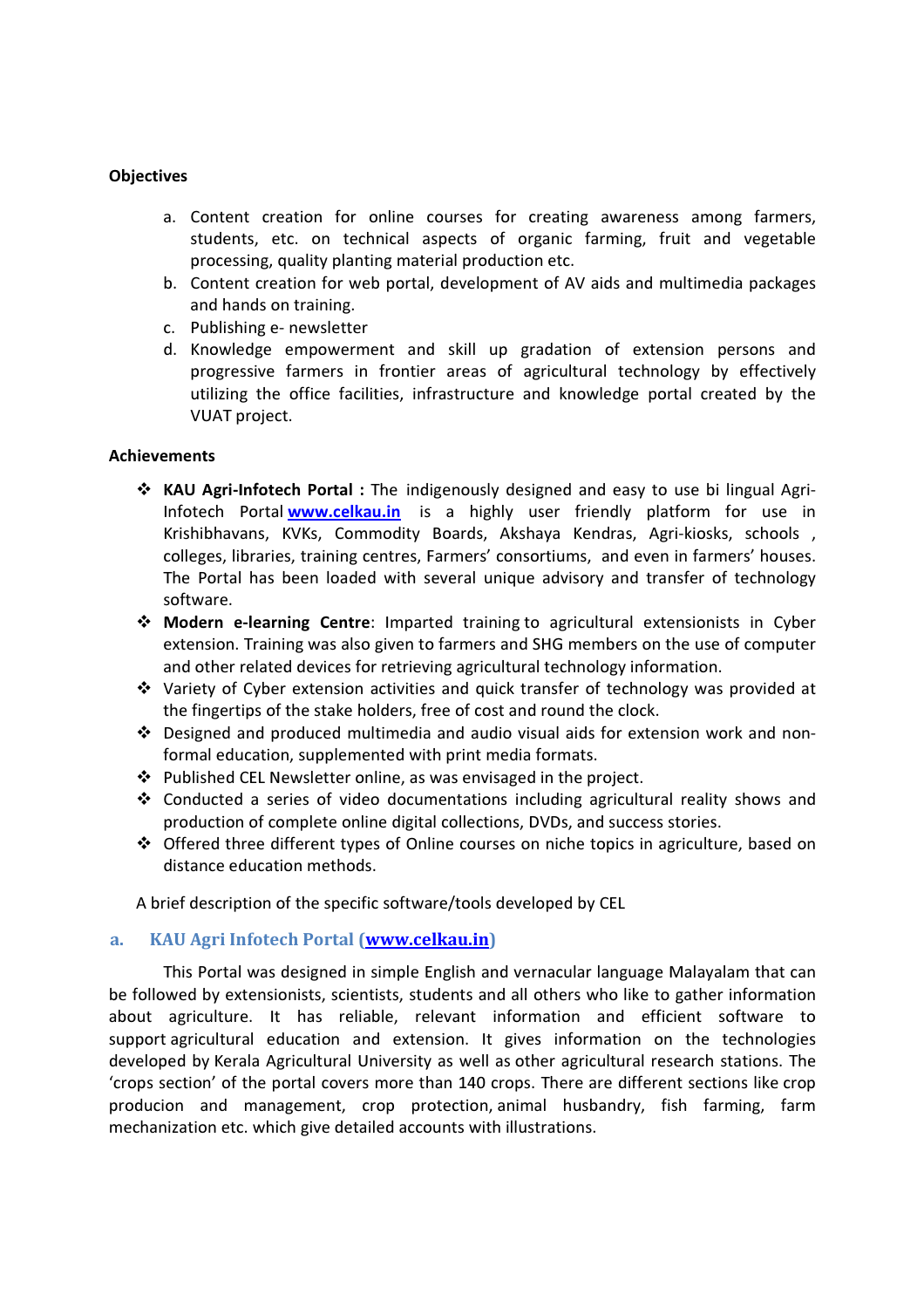

### b. Agri E-Experts

This link has agriculture advisory digital packages that pertian to application of manures and fertilizers and plant protection practices for over 140 crops of Kerala.

### i. KAU Fertualtor and Fertiliser Decision Support System

This is a decision support calculator that helps in the easy and precise calculation of fertilizer doses for almost all crops grown in Kerala according to their variety, growth phase, farming situations, weather and other factors. It is available in English and Malayalam and is the first of its kind even in the global scenario. It is prepared based on the recommendations of different agricultural research stations in Kerala. The exact doses of straight fertilizers, compound fertilizers and mixed fertilizers for unit area/for number of plants can be calculated within minutes with this tool. An elaborate software for more precise recommendation based on soil testing results and targeted yield is under construction.



# ii. KAU E-Crop Doctor and Crop Protection Advisor

Plant protection is important for getting a reasonable crop yield. The chemicals and their rate for different unit areas like cents, acre and hectare/ or based on the unit number of plants can be calculated very fast using this software. It is available in English and Malayalam. There are separate pages to describe the control and management of crop pests, diseases and weeds. Environment friendly and organic crop protection methods are also explained here. It is regularly updated with ideas that help in better crop protection through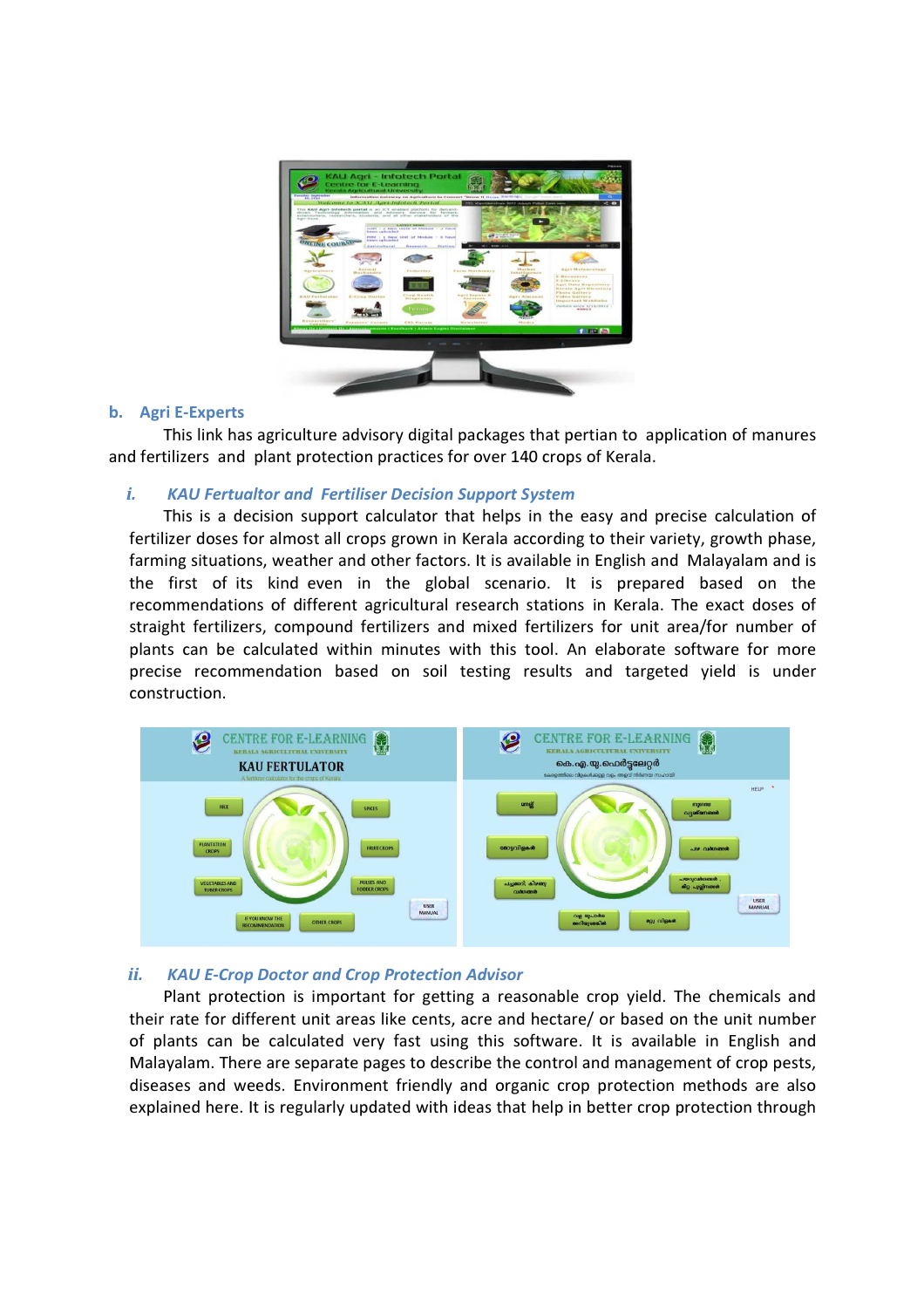special environment friendly agricultural practices as well as through the use of pests/diseases resistant varieties.



### iii. Market Intelligence Service

This service provides links to KAU Market Intelligence service and other daily agricultural price information and forecast systems provided by VFPCK, Agmark Net and other popular agencies via dynamic links.



#### c. Other E-Resources

\* The interactive digital information guide in Malayalam named as 'E-Agriculture Portal'(E-Karshakajalakam), 'Haritha Keralam' are made available in CEL website.



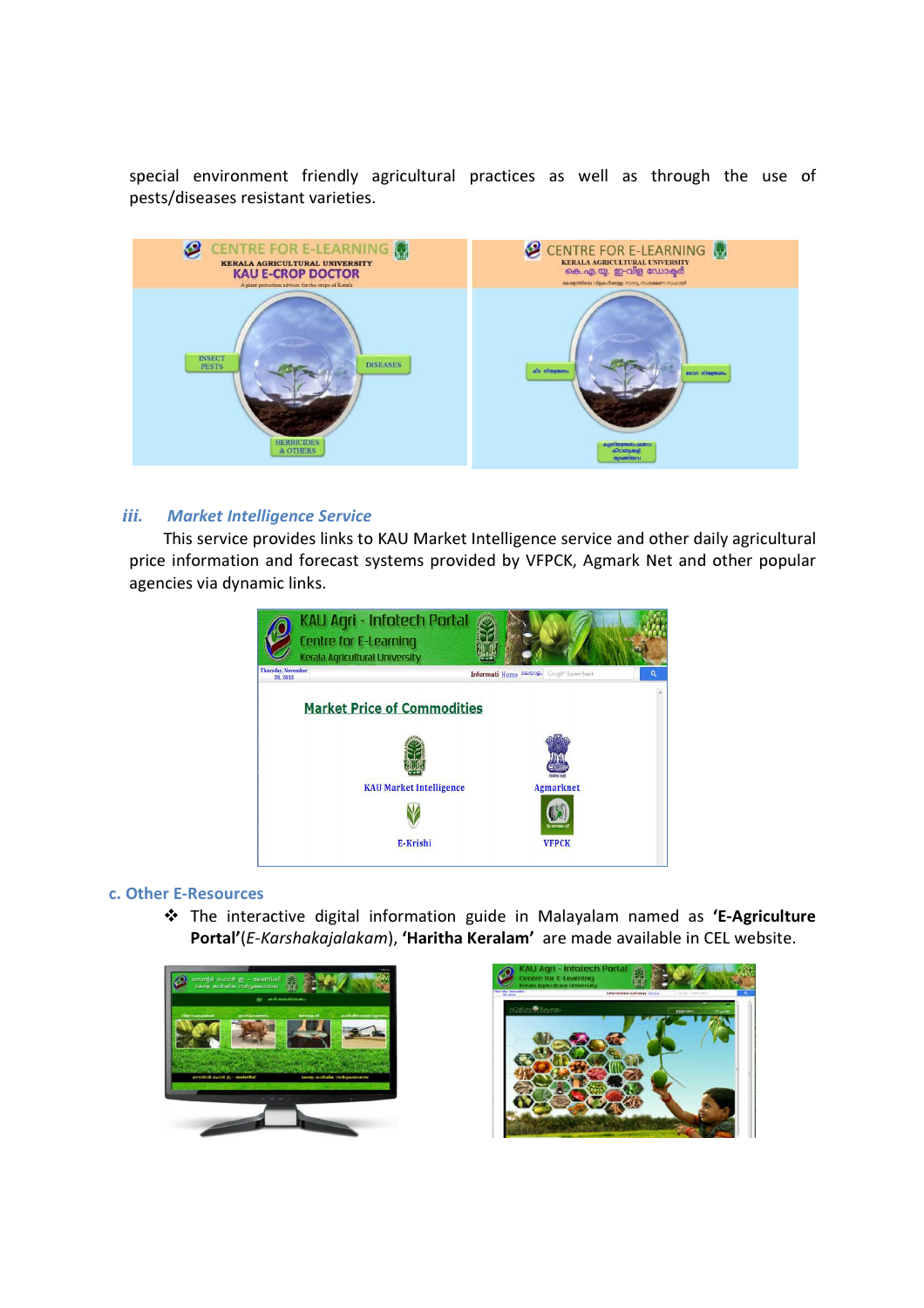### d. Agri Inputs and Services Data base

This easy to use software gives information on various agencies and institutes who provide planting materials, manures and fertilizers, plant protection chemicals and other agri inputs and materials needed for crop production, agricultural research and hi-tech cultivation. District wise and item wise information are available. Related central government agencies, state government agencies, KAU stations and other private and non-government agencies are mentioned under this section.



# i. Digital Library for farm implements and machinery

The interactive digital guide designed at KAU includes the specifications, price, use, working and details of manufacturers of different agricultural implements and machinery, covering the major crops , with photographs and illustrations is made available in the celkau.in Portal.

# ii. Weather Information and weather-based farm operations

The daily weather information reported by KAU in all districts of Kerala is made available in the CEL website. It also has dynamic links to other sites that provide daily and hourly weather data and information on local and global basis. Weekly farm advice and guidance for the various districts according to the changes in weather is also available.

# iii. Agri Almanac

The monthly practices to be followed in all the major crops of Kerala has been made into a dynamic and interactive digital calender form and is available in the Portal.

# e. CEL Discussion Forum

This forum facilitates open discussion on agriculture related matters. Doubts and queries of farmers, extensionists and other stake holders can be posted here, for which answers and guidance are provided after consulting experts.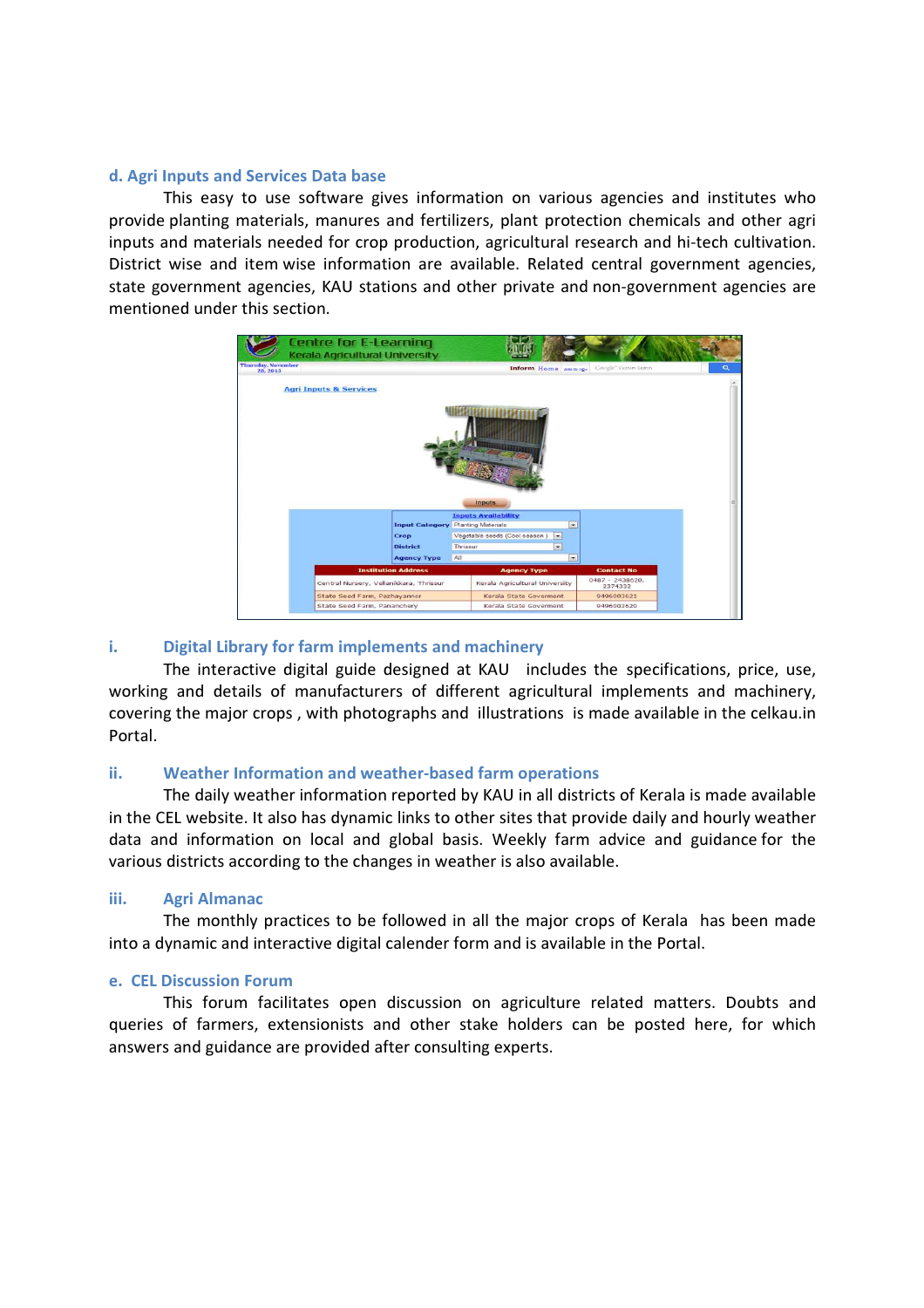# f. Repository of agricultural technology problems and FAQs

About 3,500 farm technology problems and queries collected during a recent period of three years from the state have been documented and posted in this section with answers prepared with the help of experts.

#### g. Other services in the Portal

Apart from the above, relevant information are also available under different links as mentioned below:

- Farm Knowledge Bank
- E-Library, Farmers' Corner
- $\triangleright$  Links to thousands of *agri related and general websites* all over the world
- $\triangleright$  Links to *popular media: print, radio* and TV channels
- Photo and Video Gallery
- Announcements
- > Success Stories
- $\triangleright$  Experience sharing





#### Farmers' Corner **Video Gallery**





Success Stories **KAU Agri Directory**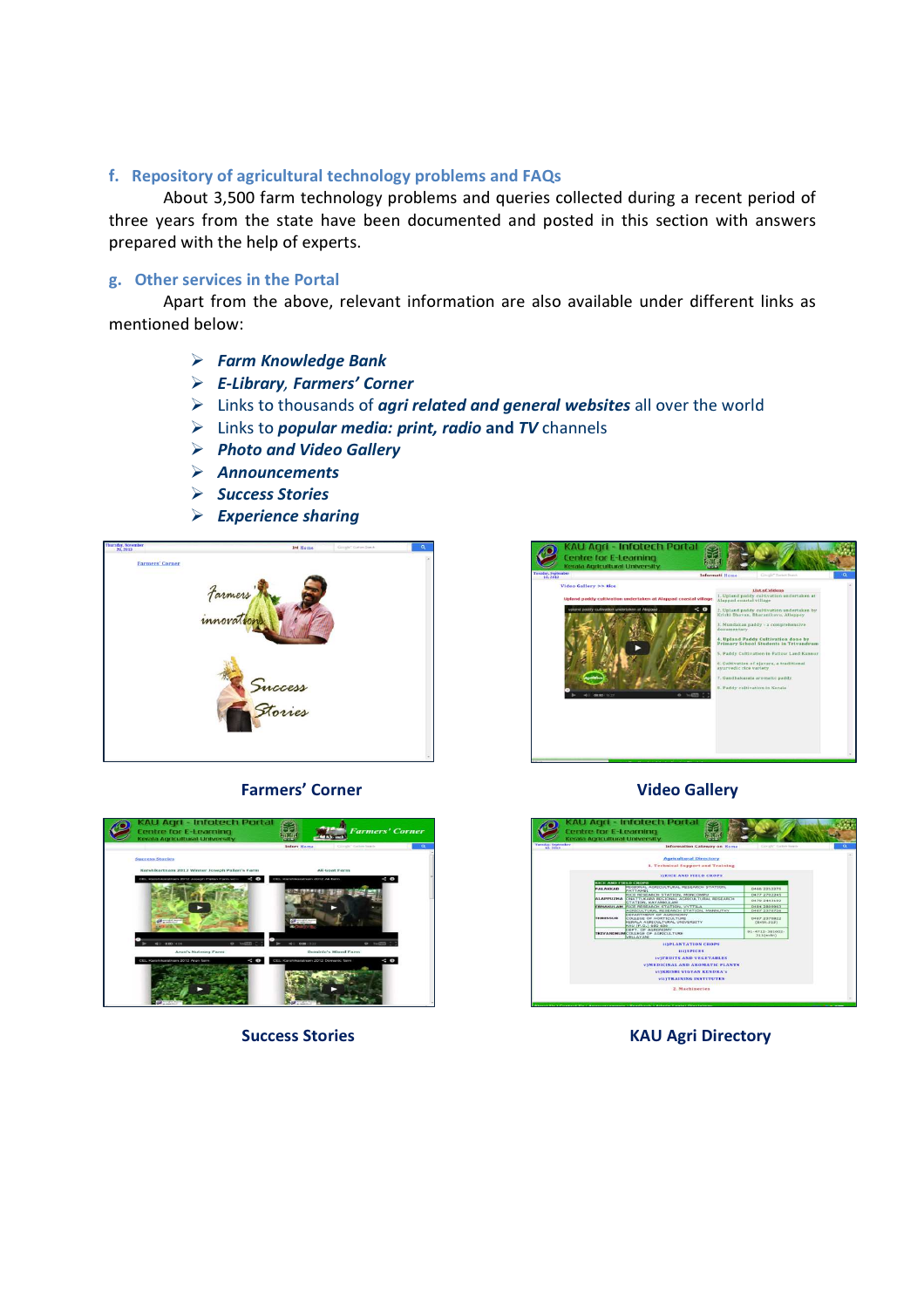



e-Newsletter **Agriculture in Media** e-Newsletter and agriculture in Media

# h. Online courses in agriculture

An indigenously designed package of content development and online course management system uses an in built digital platform for launching and managing online courses in agriculture.

In the initial phase, three Online Certificate courses were conducted.

- 1. Organic Agriculture Management (OAM)
- 2. Plant Propagation and Nursery Management (PNM)
- 3. Post-Harvest Processing and Marketing of fruits and vegetables (PHM)

There were learners from different states of India and also from abroad, with an age range of 17 years to 75 years, having educational qualification ranging from +2 to Doctorate. Registration, online classes, downloading of materials, doubt clearance, assignments, projects, case studies and examinations of the courses are managed online via the CEL Portal.

|                              | KAU Agri - Infotech Portal<br><b>Centre for E-Learning</b><br>Kerala Agricultural University |                      |             |
|------------------------------|----------------------------------------------------------------------------------------------|----------------------|-------------|
|                              |                                                                                              | <b>Informal Home</b> |             |
| <b>User Name</b><br>Password | Login<br>Forgot my password                                                                  |                      |             |
|                              |                                                                                              |                      | 10.133<br>õ |

Online Course Login page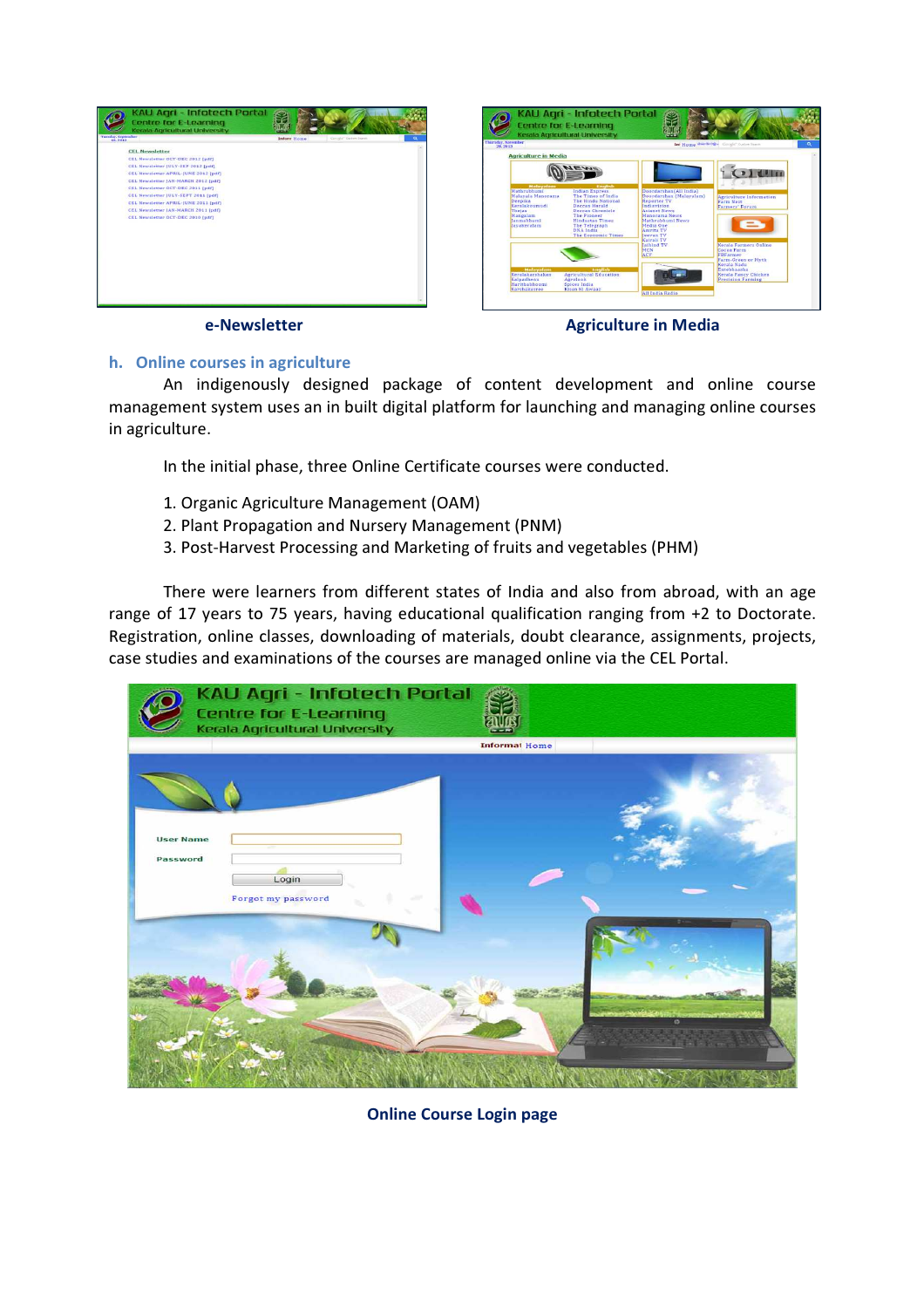### Outcomes

- 1. A well versed bilingual Agri Infotech portal
- 2. 6.6 lakh hits under two years of launch
- 3. Web portal and software are used by the farmers, scientists, students, call centres, NGOs, Agricultural Officers, etc.
- 4. Running three courses purely online
- 5. 300 online participants from all over the world
- 6. Grabbed International, national and state level awards

### Awards and Recognitions



Kerala State e-Governance Awards 2011-13 to Centre for e-Learning, Kerala Agricultural University Hon'ble Vice-Chancellor, KAU receiving the award from Minister for IT, Govt. of Kerala



World Education Award 2014 for Online Courses of Centre for e-Learning under the category Government Sector Initiative in Education